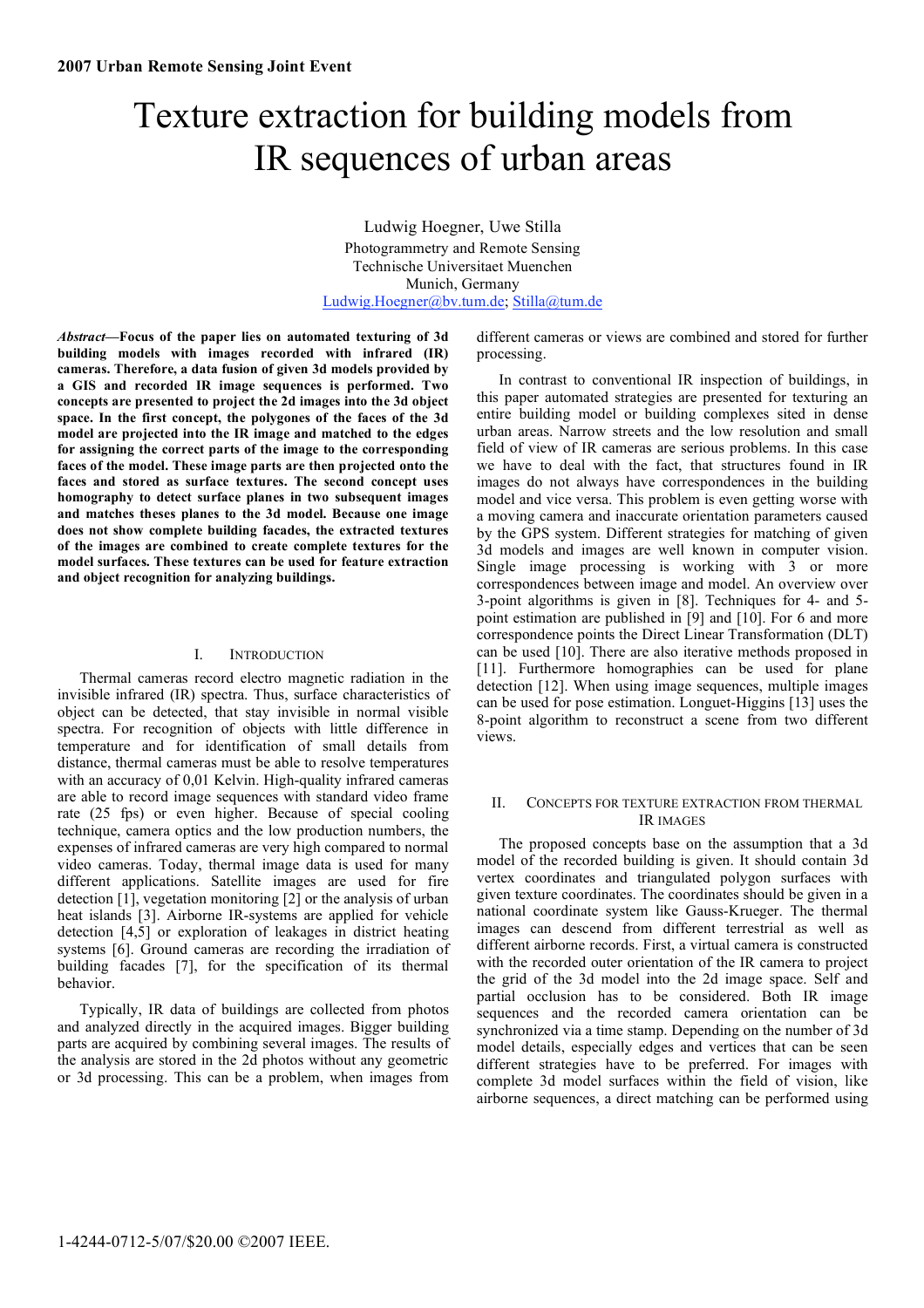# **2007 Urban Remote Sensing Joint Event**

edge detection and spatial intersection to correct the initial camera position and to project the IR image onto the polygons of the 3d model. For every face given by a polygon a texture is extracted from every image where this face is visible. Those textures are then combined to the final surface texture of the face. If not enough edges and vertices of the 3d model are within the image, the IR images are used to generate planes via homographies to estimate the camera position. From subsequent images planes are estimated. The movement of the camera relatively to the starting position is calculated. The local coordinate system generated from the homographies is translated to global coordinates by searching correspondences between the planes from the homographies and the 3d model.

The textures, are assigned to building surfaces and stored together with the 3d model in a hierarchical object oriented database for further processing like feature extraction.

## III. DATA ACQUISITION

As the wavelength of infrared light is much longer than the visible spectrum, other optics and sensors are necessary to record infrared radiance. Current IR cameras cannot reach the optical resolution of video cameras or even digital cameras. The cameras that were used for the acquisition of the test sequences offer an optical resolution auf 320x240 (FLIR SC3000) and 320x256 (MerlinMID) pixel with a field of view (FOV) of only 20°. The SC3000 is recording in the thermal infrared  $(8 - 12 \mu m)$ , whereas the MerlinMID is a midwave infrared camera  $(3 - 5 \mu m)$ . On the top of a van, both cameras were mounted on a platform which can be rotated and shifted. Like in the visible spectrum, the sun affects infrared records. Images in the mid-wave infrared are directly affected as in addition to the surface radiation caused by the building's temperature the radiation of the sun is reflected. In long-wave infrared the sun's influence appears only indirect, as the sun is not sending in the long wave spectrum, but of course is affecting the surface temperature of the building.

Depending on the purpose of the recorded data, different outer conditions are optimal for acquisition. To inspect the temperature loss of a building, the environment should be cold, where as the heating of the building should be running to observe a relevant temperature flux. Optimal time is after sunset and before dawn in spring. To minimize occlusion caused by vegetation a date before foliation is to be preferred.

Caused by the small field of view and the low optical resolution it was necessary to record the scene in oblique view to be able to record the complete facades of the building from the floor to the roof and an acceptable texture resolution. The image sequences were recorded with a frequency of 50 frames per second. To minimize holes in the textures due to occlusion caused by the oblique view, every façade was recorded with a view forward looking and a view backward looking. The viewing angle related to the along track axis of the van was constant. The position of the cameras was recorded with GPS and, for quality measurements from tachymeter measurements from ground control points.

## IV. IMAGE PROCESSING

As mentioned in chapter II, different strategies for the matching are necessary dependent on the objects, which can be seen by the camera.

## *A. Direct matching using edge detection*

The image sequence consists of two types of images, key images with a time stamp corresponding to a recorded camera orientation, and images without a corresponding camera orientation. For the key images of a sequence, only the recorded exterior orientation of the IR camera is given. This position is not exact enough for the extraction of the textures of the building surfaces, so it must be corrected. Edge detection is performed in the IR image. Here, a simple Canny edge detection is used. Then, for the polygon edges of the model the corresponding edges in the IR image are searched. This is only possible, if the virtual camera sees enough model edges to uniquely match the scene. For this, at least three visible vertices of the 3d model are necessary for spatial intersection. This depends on the level of detail of the given 3d building model and the camera view. If there are not enough edges and vertices of the 3d model corresponding to visible edges in the IR image, the camera position cannot be corrected. At least three vertices are necessary for this correction. These corrected positions at the key images are used for linear interpolation of the virtual camera for the images between the key images.

This method can be used for airborne records, as those images show a lot of polygons of building models On the other hand, when the camera is close to a building façade, often only one surface can be seen and even this surface is not completely projected into the image plane with its edges and vertices. In this case the edge detection and matching provide no correct camera position. This error can be seen in Fig. 1 and Fig. 2. In Fig. 1 the left image is matched with the correct edges but wrong scale. Because the corners of the façade are not within the image, it is not possible to determine the height of the façade as well as the length of the ground line. This leads to a wrong position of the camera. In Fig. 2 the next IR image is loaded with the estimated 3d model view as overlay. Due to the wrong camera position in Fig. 1a the path estimation for Fig. 1b leads to a wrong matching.



Figure 1. At first glance the polygons fit well, but the scale cannot be estimated because of missing vertices to correct the camera position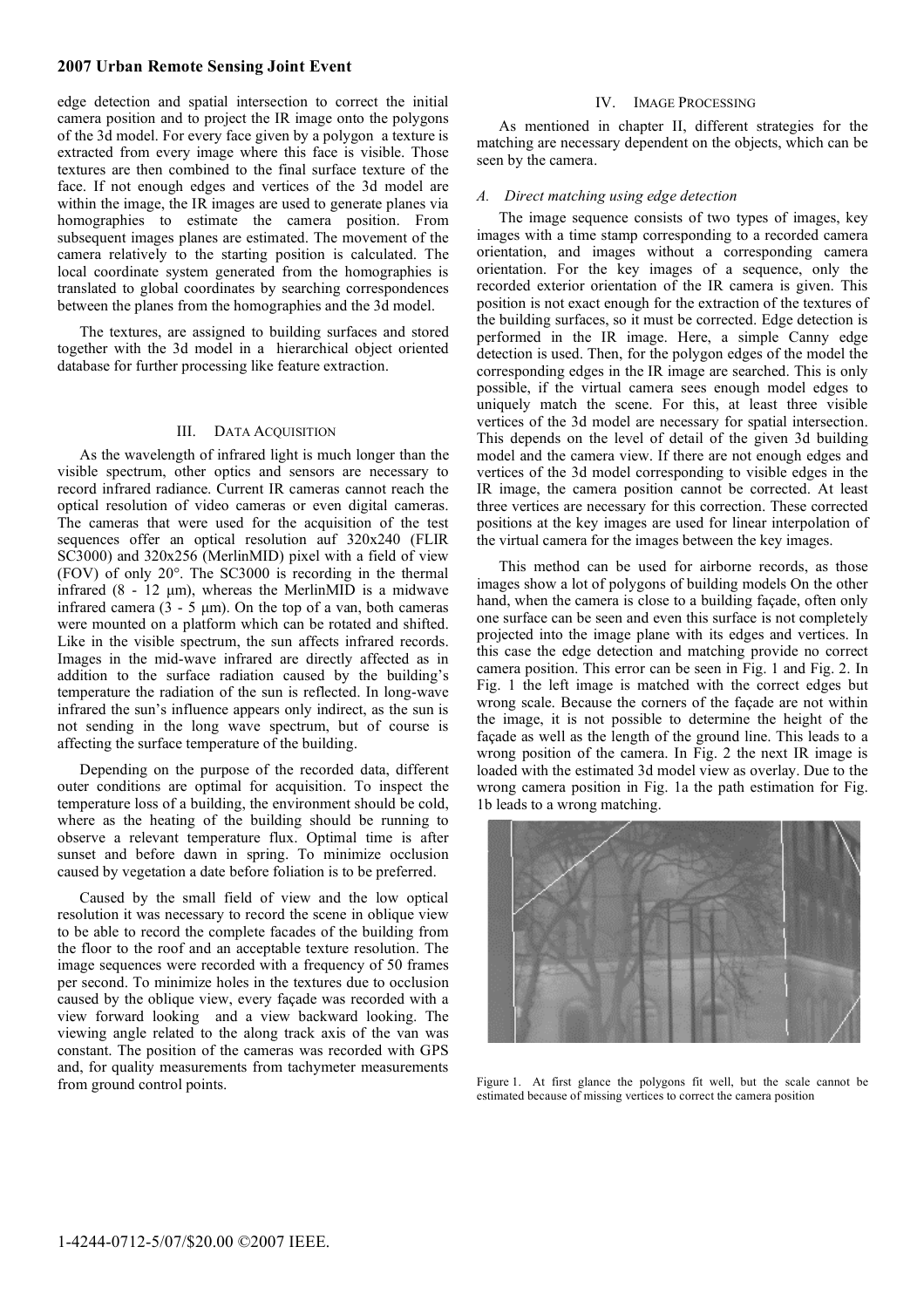

Figure 2. The subsequent image of the image used in Fig. 1. Because of the wrong estimated camera path and position, the edges of the 3d model do not accord to the edges of the facades in the IR image

## *B. Camera correction via homography*

When the number of visible vertices of the 3d model is insufficient, it is necessary to follow a different strategy. As shown in Fig. 2, this problem occurs if a façade is filling a big part of the image. Because the points of facades are approximately building a plane, it is possible to calculate a homography matrix for every two subsequent images with

$$
\mathbf{p}_2 = \mathbf{K}_2 \cdot \mathbf{H} \cdot \mathbf{K}_1^{-1} \cdot \mathbf{p}_1 \tag{1}
$$

where

$$
H = R + (t \cdot (n^T / d)). \tag{2}
$$

R is the rotation matrix, t is the translation vector, n and d are the normal vector of the plane and the distance to the plane respectively.  $K_1$  and  $K_2$  are the calibration matrices for the two cameras of the subsequent images.

For estimation of H for the first image of the pair, corners with large eigenvalues are detected. First, the minimal eigenvalue for every pixel is calculated. Then non-maxima suppression is performed in 3x3 neighborhoods. Points beneath a threshold and points to close to another point of interest are rejected. For every selected point in the first image, the second image is scanned for a corresponding point with significant eigenvalue. Pairs of corresponding points of interest are stored. The homography matrix is calculated from pairs of points selected from all stored points using RANSAC. Fig. 3 shows the same image used in Fig. 1 overlayed with arrows indicating the movement of points of interest in between the image and the subsequent image (Fig. 2)

If a situation occurs like in Fig. 3, where there is more than one façade within the image, the image can be subdivided at the detected edges. In this case points of interest are stored separately for different supposed planes. Because not all strong edges in the IR image are edges between different surfaces of the building model, it is necessary to compare the homography

matrices of the supposed surfaces. If to surfaces share an edge and their homography matrices are nearly identical, then they belong to the same surface and their points can be combined.

After the estimation of the homographies of all planes of the image pair, the relative rotation and translation of the camera from the first to the second image can be calculated. This is done for all subsequent images of the image sequence. In the end, there are estimated planes for the facades and a corresponding camera path. The coordinates of the planes and the camera path are relative to the first camera position, which is set to the origin looking along the positive z axis. To transfer the camera and the planes to the correct 3d coordinates of the building model the plane equations generated from the homography are compared to plane equations calculated from the polygon surfaces of the 3d model. Corresponding pairs of planes in the image and the 3d model are searched and verified by comparing the recorded camera positions to those, created in the homographies.



Figure 3. IR image with selected points of interest, that have correspondences in the following image. Arrows show the moving direction of the points.

#### V. TEXTURE GENERATION

After the correction of the camera orientation the image points have to be projected onto the model surfaces. First, it is necessary to determine the visibility of model surfaces in the image. This is done by ray casting [14]. The triangles of the polygons are clipped at the near plane and far plane of the virtual camera. Triangles that are completely outside the left, right, top and bottom plane are also removed. For all remaining triangles, their plane equation is calculated from their vertices. For every pixel of the IR image, a ray is sent trough the image plane to detect its intersection points with all triangle planes. Starting with the intersected plane with the lowest depth value, the intersection point is checked to be inside the edges of the surface. This is done by using barycentric coordinates. Barycentric coordinates define the barycenter of a triangle as point (0,0,0). The three vertices of the triangle have the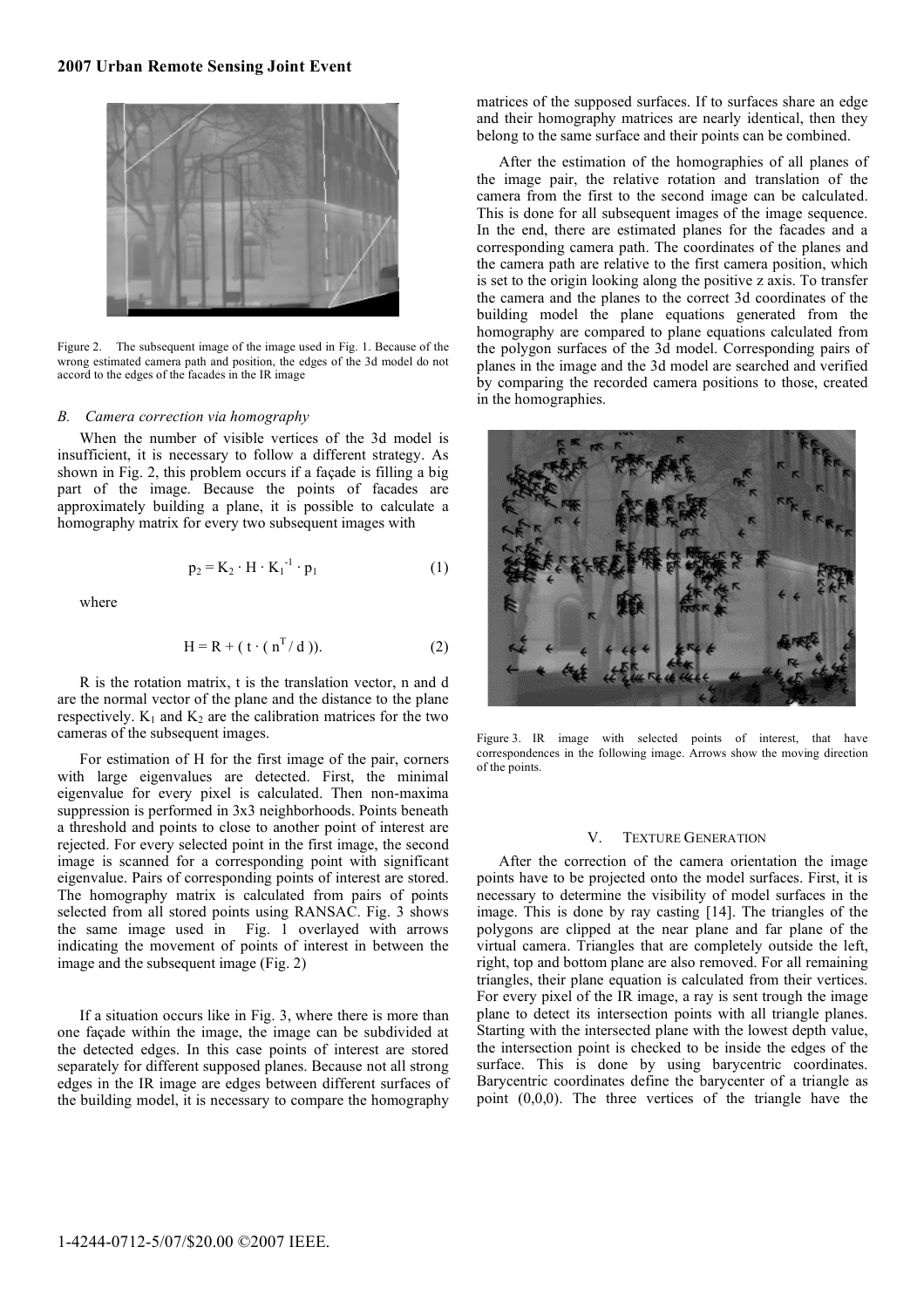# **2007 Urban Remote Sensing Joint Event**

coordinates  $(1,0,0)$ ,  $(0,1,0)$  and  $(0,0,1)$ . Every point is then described by

$$
(a_1 +_{a2} + a_3) \cdot p = a_1 x_1 + a_2 x_2 + a_3 x_3 \tag{3}
$$

 $p$  is the point,  $a_1$ ,  $a_2$ ,  $a_3$  are the barycentric coordinates of  $p$ and  $x_1, x_2, x_3$  are the vertices of the triangle. If  $a_1, a_2$  and  $a_3$  are positive and  $a_1 + a_2 + a_3 = 1$ , point p is inside the triangle. The visible plane for the pixel is the intersected plane with the lowest depth value, where the intersection point is within. Then, the pixel is transferred from 2d image coordinates to 3d model coordinates.

Next, the position of the pixel on the surface triangle has to be calculated. For the vertices that define the triangle, their texture coordinates are known. Generating two plane equations for the x and y value of the texture coordinate, for every point projected onto the triangle its texture coordinates can be determined. Now, the image pixels are projected from 3d model space to 2d texture space and transferred from image pixels to texture elements (texels).

By using the 2d texture coordinates and the 3d model coordinates, the spatial resolution of a surface texture extracted from one IR image can be calculated. The mean distance between one texel and its neighbors in 3d model space is divided by the mean distance in 2d texture space. For every surface triangle every texel extracted from one image is stored with its value, texture coordinates, spatial resolution and the ID of the image it was taken from. These texels of one image can be used to generate a partial surface texture (Fig. 4). Areas of the surface, which could not be seen in one image, are left in black. As this texture is extracted from an oblique view, the spatial resolution is not constant. It is getting lower from the left to the right. Due to this the texture is blurred at the right.



Figure 4. Partial texture of one façade extracted from the IR image in Fig. 1 and Fig. 2

For composing a complete texture for a building façade, it is necessary to combine several partial textures. For every pixel of the final texture its value is interpolated from the stored texels. First, texture coordinates for the pixel are calculated. Next, the partial textures stored as texels, like described above, are searched for the best texels to calculate the pixel's value.

Best means texels from images of the same sequence, high spatial resolution and with a small distance to the texture coordinate of the pixel. From those texels the ones with the highest spatial resolution are taken to interpolate the value of the pixel of the final surface texture. Fig. 5 shows a surface texture calculated from three selected IR images.



Figure 5. Surface texture generated from 3 partial textures. The edges between the taken textures are highlighted.

Because the appearance of IR signatures is changing over time and depends for example on the weather conditions, the combination of textures to create a new combined texture is very difficult. That is why normally only textures of one record session should be used to create new textures. So, for example from one record session the images from the terrestrial sequence with oblique forward view and oblique backward view can be combined. In addition, images from airborne records can be used to add roof textures to model. The final textures are stored as images in a database with information of the recording conditions like camera type, time, date, weather, etc.

## VI. DISCUSSION

Infrared light has special characteristics that lead to many problems. The physical behavior of the IR spectrum causes camera systems with lower resolution than normal video or photo cameras. The appearance of a façade in the depends on outer conditions like weather, daytime, sun, temperature and inner conditions like building structure or heating. Many things to be seen in one infrared image, can not be seen in another because the conditions have changed and many façade structures that can be seen in visible can not be seen in infrared and vise versa. In addition, the small viewing angle and resolution of the camera does not allow the record of a complete building in dense urban areas with narrow streets in one image. As mentioned in chapter 4, two different strategies were chosen to get surface related textures from the IR images. The first and direct way to project the image into the 3d model space is only possible, when the position of the IR camera can be determined correctly and accurately. As GPS is not accurate enough, it is necessary to correct the camera position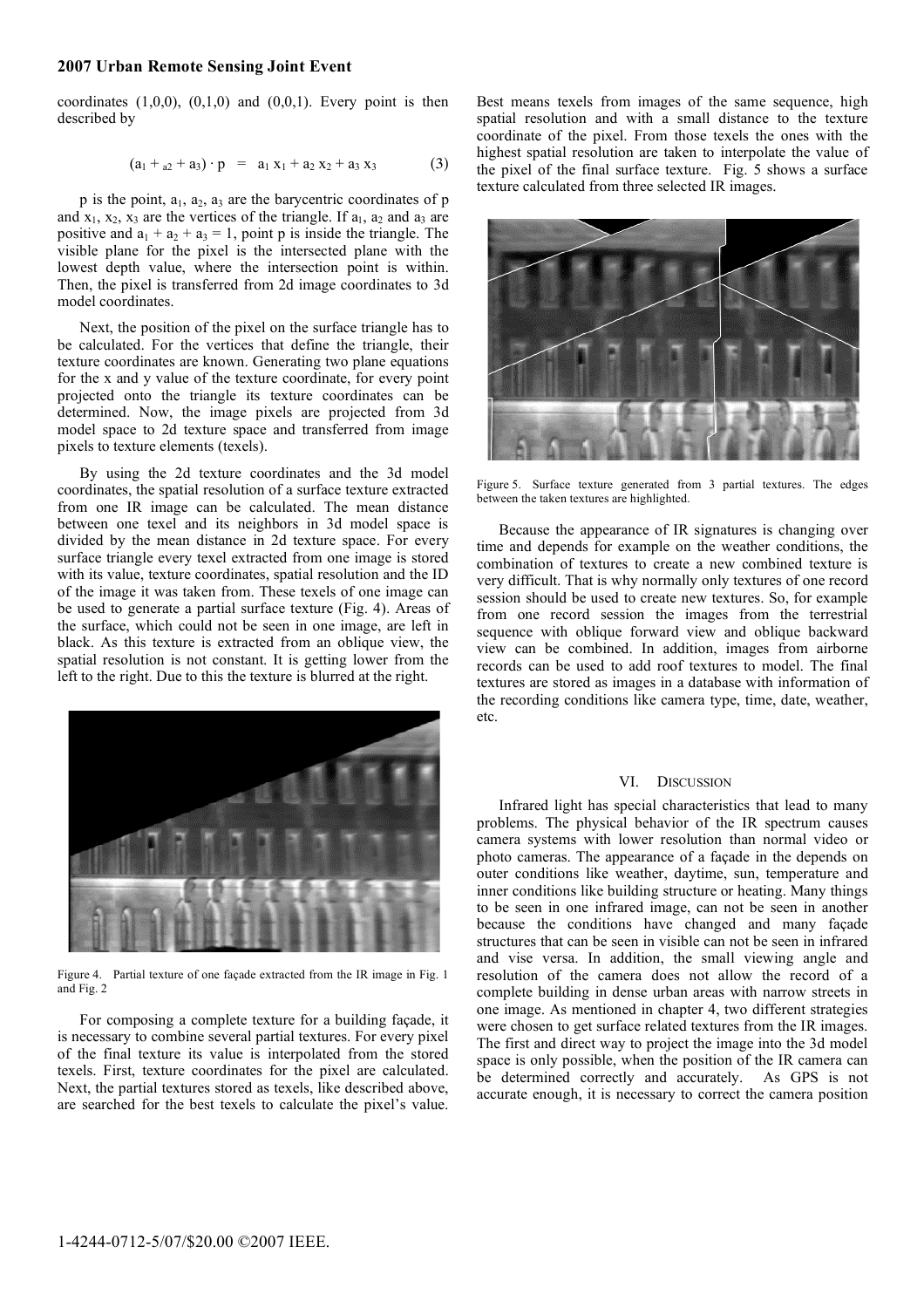## **2007 Urban Remote Sensing Joint Event**

for the projection. But this is only possible, if there are at least 3 corresponding points in the IR image and the 3d model image projection. That is the case, when the model has a high level of detail or the camera sees several facades with their edges and corners for example from airborne sequences.

Another problem of this matching is the difference between edges detected in the IR image and edges in the 3d model. The roofs in 3d models normally are not modeled with a roof overhang. But IR images from the street see the inner and the outer edge of the roof overhang. Due to this, the overhang that can be seen in the IR image is projected onto the façade which causes a distortion in the façade texture.

The second matching strategy with homography avoids those problems. Edges do not need to be present with corners as they are only used to subdivide the image to detect several planes. But this homography is only successful for images with few surfaces to detect. Therefore, the facades must contain enough details to extract points of interest for the homography. Point pairs, that are not within the plane, like trees, falsify the homography and are rejected by RANSAC. The oblique view caused by the viewing angle and resolution of the cameras leads to self occlusion of buildings. This is partially solved by recording two different views per façade, one in oblique forward view and one in oblique backward view. But, there are still remaining parts of buildings that are not visible.

The combination of the partial textures of the image sequence to the final surface texture is very time and memory consuming. Hundreds of images show parts of a façade and hence hundreds of partial textures are generated for one surface. Every pixel must be checked for the final texture. A possible way to reduce complexity is to use knowledge about the records. When the camera is forward looking, to the left then the left border of every image of the sequence will have the highest resolution. Fig. 6a gives an idea about the resolution within a partial texture given by a single image of the sequence. The distribution of the resolution is coded by different grey values. All partial textures are sorted with the ascending ID of their origin images. Every texture of the following images is moving rightwards. Fig. 6b shows the resulting distribution of the resolution given by a combination of several textures extracted from one image sequence. Every following texture overwrites a part of the previous texture with a higher resolution. Because higher resolution can only be obtained from the first floor of the building, the upper building parts remain in the lower resolution of the previous image.



Figure 6. Resolution images of the surface shown in Fig.4. White means high resolution, black is low resolution, a) Resolution image of a single partial texture, b) Resolution image of a combination of several partial textures.

Generating the final texture in this way leads to a texture with the highest resolution for every texel that is extractable from all partial textures. Fig. 7 shows a continuous distribution of the resolution of the complete texture of the façade assuming a high image rate and a low velocity.

Figure 7. Resolution image of the final texture



The white region in the middle corresponds to the first floor of the building, that lies in the view axis of the camera and can be seen at the left high resolution edge of all partial textures. Due to the oblique view the resolution decreases downwards and upwards. These texture parts cannot be seen at the left edge of the images, but more to the right, where the resolution decreases (seen Fig. 6a). This effect depends on the angles of the camera view towards the camera path and towards the facades. The bigger the angle between the viewing direction of the camera and the surface normal of the façade, the bigger gets this effect. For the scenario described in this paper, texture generation can be done separately for the sequence in oblique forward view and for the sequence in oblique backward view. After that, both resulting textures can be combined in the way described in chapter 5.

A result of the texture combination, where two views in oblique forward were integrated and afterwards combined with one oblique backward view, is given in Fig. 8



Figure 8. Model of one building of the TUM building complex. The black triangles on the right façade are not visible in the three images that were used to generate the texture. The black parts of the left façade are parts of the building that can not be seen because of occlusion by another building.